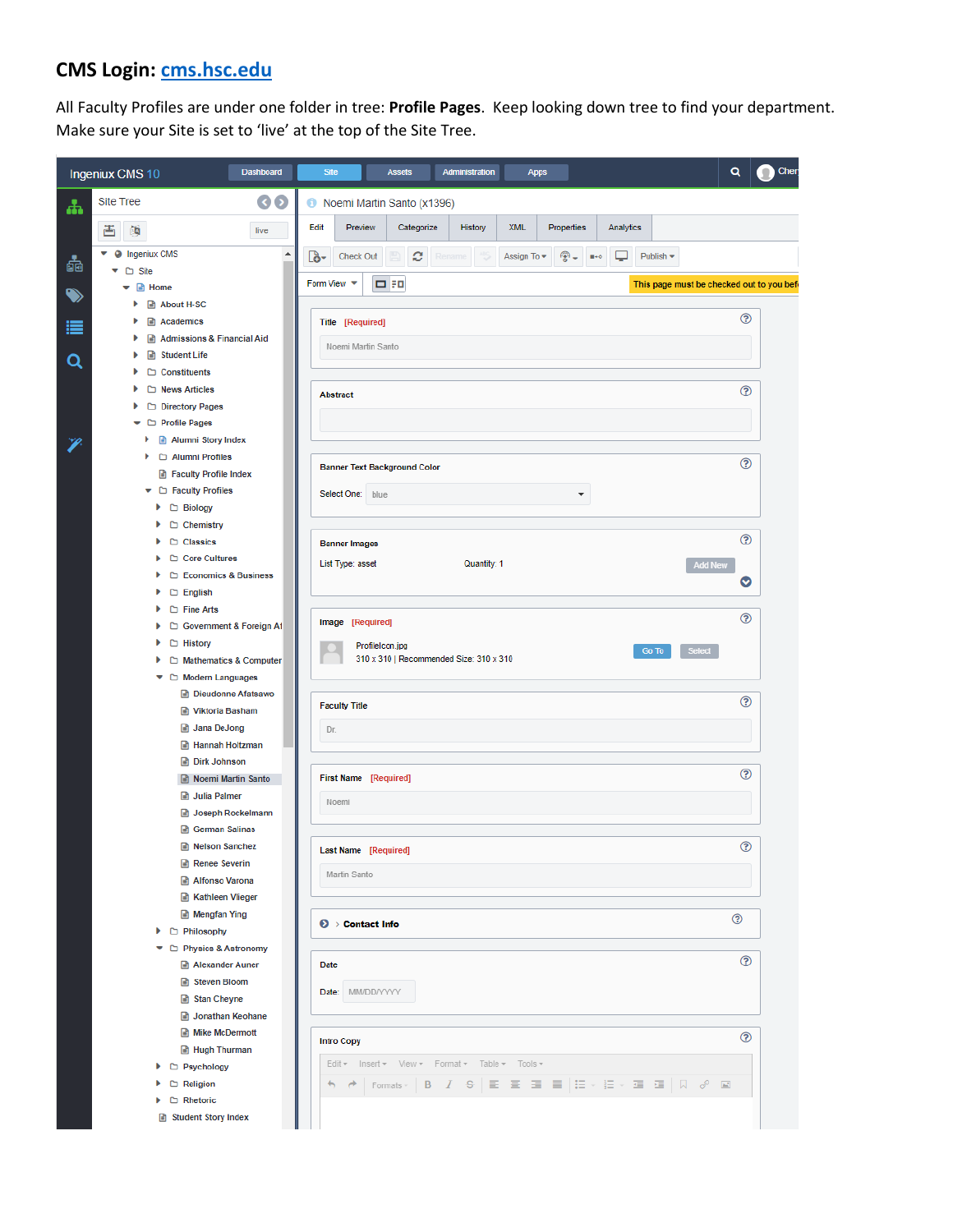|    | Ingeniux CMS 10                                 | <b>Dashboard</b>         | <b>Site</b>                           | <b>Assets</b>                                   | Administration | <b>Apps</b>                    |                                 |           |                                             | Q                   |  |
|----|-------------------------------------------------|--------------------------|---------------------------------------|-------------------------------------------------|----------------|--------------------------------|---------------------------------|-----------|---------------------------------------------|---------------------|--|
|    | $\odot$<br><b>Site Tree</b><br>ሐ                |                          | Noemi Martin Santo (x1396)            |                                                 |                |                                |                                 |           |                                             |                     |  |
|    | 酉<br>陌                                          | live                     | Edit<br>Preview                       | Categorize                                      | <b>History</b> | XML                            | Properties                      | Analytics |                                             |                     |  |
| do | <b>O</b> Ingeniux CMS<br>$\Box$ Site            | $\blacktriangle$         | Check Out<br>[გ-                      | c                                               | Rename         | Assign To $\blacktriangledown$ | 좋ㅜ<br>$\mathbf{H} \bullet \Phi$ |           | Publish -                                   |                     |  |
|    | $\bullet$ <b>a</b> Home                         |                          | Form View $\blacktriangledown$        | $\Box$ FO                                       |                |                                |                                 |           | This page must be checked out to you I      |                     |  |
|    | About H-SC<br>Þ                                 |                          | <b>Display Sharing Links</b>          |                                                 |                |                                |                                 |           |                                             | ℗                   |  |
|    | Academics<br>Admissions & Financial Aid<br>ь    |                          | Click to enable:                      |                                                 |                |                                |                                 |           |                                             |                     |  |
|    | Student Life                                    |                          |                                       |                                                 |                |                                |                                 |           |                                             |                     |  |
| Q  | $\Box$ Constituents<br>Þ                        |                          |                                       |                                                 |                |                                |                                 |           |                                             |                     |  |
|    | News Articles                                   |                          | <b>Body Copy [Required]</b>           |                                                 |                |                                |                                 |           |                                             | $\circledR$         |  |
|    | D Directory Pages                               |                          |                                       | Edit * Insert * View * Format * Table * Tools * |                |                                |                                 |           |                                             |                     |  |
|    | Profile Pages                                   |                          | €<br>À                                | B<br>Formats -                                  |                |                                |                                 |           | / S   E   H   H   H   H   H   H   D   8   M |                     |  |
|    | Alumni Story Index                              |                          |                                       |                                                 |                |                                |                                 |           |                                             |                     |  |
|    | Alumni Profiles                                 |                          |                                       |                                                 |                |                                |                                 |           |                                             |                     |  |
|    | Faculty Profile Index                           |                          |                                       |                                                 |                |                                |                                 |           |                                             |                     |  |
|    | Faculty Profiles                                |                          |                                       |                                                 |                |                                |                                 |           |                                             | Power-ed by TinyHCE |  |
|    | □ Biology<br>٠                                  |                          |                                       |                                                 |                |                                |                                 |           |                                             |                     |  |
|    | ۱<br>Chemistry<br>Classics<br>٠                 |                          |                                       |                                                 |                |                                |                                 |           |                                             |                     |  |
|    | Core Cultures<br>۱                              |                          | <b>Accordion Section</b>              |                                                 |                |                                |                                 |           |                                             | ℗                   |  |
|    | □ Economics & Business<br>٠                     |                          | List Type: Component                  |                                                 | Quantity: 1    |                                |                                 |           |                                             | <b>Add New</b>      |  |
|    | $\Box$ English<br>٠                             |                          |                                       |                                                 |                |                                |                                 |           |                                             | O                   |  |
|    | $\Box$ Fine Arts                                |                          |                                       |                                                 |                |                                |                                 |           |                                             |                     |  |
|    | ۱                                               | Government & Foreign Af  |                                       |                                                 |                |                                |                                 |           |                                             | ඹ                   |  |
|    | □ History<br>Þ                                  |                          | $\odot$ > Research Info               |                                                 |                |                                |                                 |           |                                             |                     |  |
|    | Þ                                               | Mathematics & Computer   |                                       |                                                 |                |                                |                                 |           |                                             |                     |  |
|    | ۰<br>Modern Languages                           |                          | <b>Right Rail Link List</b>           |                                                 |                |                                |                                 |           |                                             | ℗                   |  |
|    |                                                 | Dieudonne Afatsawo       | Component:                            |                                                 |                |                                |                                 |           |                                             | Go to               |  |
|    | Viktoria Basham                                 |                          |                                       |                                                 |                |                                |                                 |           |                                             |                     |  |
|    | <b>B</b> Jana DeJong                            |                          |                                       |                                                 |                |                                |                                 |           |                                             |                     |  |
|    | <b>A</b> Hannah Holtzman<br><b>Dirk Johnson</b> |                          | $\odot \rightarrow$ Student Highlight |                                                 |                |                                |                                 |           |                                             | ℗                   |  |
|    | Noemi Martin Santo                              |                          |                                       |                                                 |                |                                |                                 |           |                                             |                     |  |
|    | <b>B</b> Julia Palmer                           |                          | $0 \rightarrow$ SEO                   |                                                 |                |                                |                                 |           |                                             | ℗                   |  |
|    |                                                 | Joseph Rockelmann        |                                       |                                                 |                |                                |                                 |           |                                             |                     |  |
|    | German Salinas                                  |                          | $\odot$ > Custom Scripts              |                                                 |                |                                |                                 |           |                                             | ℗                   |  |
|    | Relson Sanchez                                  |                          |                                       |                                                 |                |                                |                                 |           |                                             |                     |  |
|    | Renee Severin                                   |                          |                                       |                                                 |                |                                |                                 |           |                                             | $\odot$             |  |
|    | Alfonso Varona                                  |                          | Ancestor Navigation [Required]        |                                                 |                |                                |                                 |           |                                             |                     |  |
|    | Kathleen Vlieger                                |                          | Navigation Type: Ancestors            |                                                 |                | ▼                              | Start Page: x2                  |           |                                             |                     |  |
|    | Mengfan Ying                                    | $\overline{\phantom{a}}$ |                                       |                                                 |                |                                |                                 |           |                                             | $\bullet$           |  |

You may edit your 'Faculty Profile' page and create pages (Detail Page) underneath your profile page.

## **Intro Copy**

Intro Copy displays on the page in a larger font. Use minimal text here to highlight what is on the page.

## **Body Copy**

The Body Copy is the general space for information. On the Faculty Profiles, most information resides in the **Accordion Section**. Body Copy is REQUIRED on profiles. If you have nothing to put there, you must use some placeholder code in the space. You will see it already in your profile. Please do not delete unless you enter your own information there.

Faculty Title, First Name, Last Name, and Contact Info are all displayed on the page.